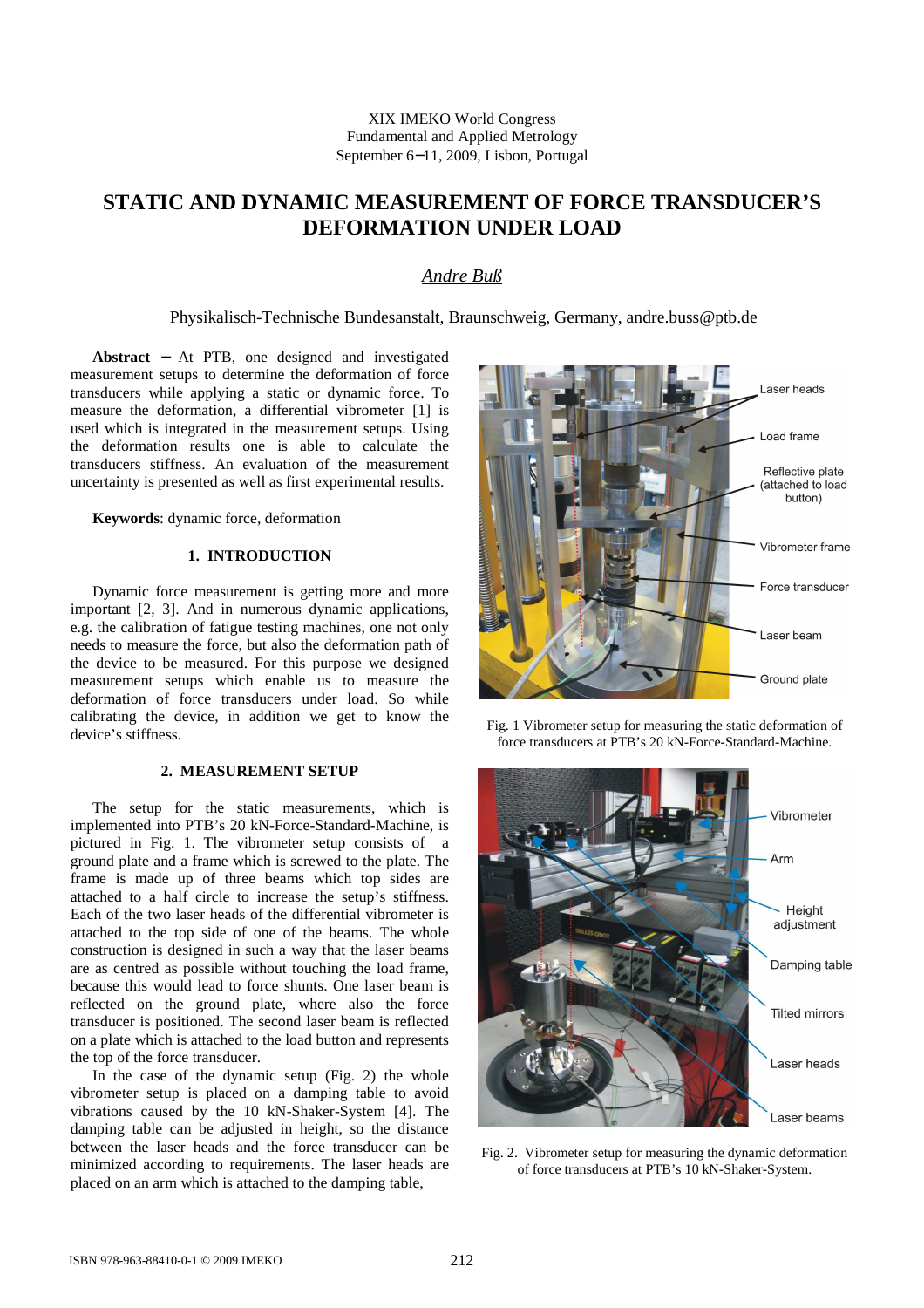directly above the force transducer. The laser beams can be adjusted using tilted mirrors. Like in the static case one laser beam is reflected on the ground plate, which represents the bottom of the force transducer. The second laser beam is reflected on top of the additional mass which is mounted on the top of the force transducer. Using only small forces up to 1 kN, the mass' deformation can be neglected.

## **3. FIRST MEASUREMENT RESULTS**

First tests showed that for the static as well as for the dynamic setup, the vibrometer shows a noise signal of about 0.5 µm. These noise signals are caused by vibrations and air drafts which can not be eliminated.

To have the possibility to compare the experimental results, self designed force transducers were used for the deformation measurements. Knowing the transducer's geometry it is possible to calculate its stiffness by using the Finite-Element-Method (FEM).



Fig. 3 Stiffness of the two deformation bodies DF1 and DF2 measured at different frequencies. The straight lines mark the values gained by using FEM.



Fig. 4 Relative repetitive accuracy of the stiffness of DF1 gained from five deformation measurements at different frequencies.

For first measurements two deformation bodies DF1 and DF2 with calculated stiffnesses of 68 N/ $\mu$ m and 12.5 N/ $\mu$ m were used. As an experimental result using the static setup one obtained stiffnesses of 72 N/ $\mu$ m and 12.75 N/ $\mu$ m. Repetitive measurements approved these results with an uncertainty of 0.18 µm or a relative uncertainty of 0.95 %, respectively. One can see that caused by the repetitive measurements the uncertainty is much smaller than the vibrometers noise signal. The relative deviations between FEM analysis and the experimental results differ depending on the used deformation body. For DF1 the relative deviation is about 5.5 %, whereas for DF2 it is about 1.2 %.

The dynamic measurements were performed at frequencies from 20 Hz up to the frequency of the longitudinal resonance. Because the stiffness is correlated with the resonance frequency, DF1 was measured using higher frequencies (up to 550 Hz) than DF2 (up to 300 Hz). In Fig. 3 one can see the measured stiffnesses of both deformation bodies at different frequencies. The FEM results are also included into this figure for orientation. At frequencies higher than 100 Hz almost no frequency dependence is visible. At lower frequencies the results show larger differences. The largest deviations from the FEM results can be found at frequencies lower than 50 Hz. These higher deviations are mainly caused by secondary resonances which occur at both deformation bodies at low frequencies of about 30 Hz. Secondary resonances were also observed at 100 Hz. The resulting deviations in the stiffnesses at this frequency are that large, they are not shown in Fig. 3. This resonance behaviour is disturbing the measurement because the purely vertical movement of the setup consisting of deformation body and additional mass is overlayed with an overturning. This overturning results in a vibrometer signal which is not sinusoidal anymore. This effect is illustrated in Fig. 4, where one can see the relative repetitive accuracy of the stiffness of DF1 that was obtained performing five dynamic measurements at different frequencies. At higher frequencies the repetitive accuracy is smaller 0.3 %, whereas below 100 Hz it is about 3 %. And at 100 Hz it is rising to a value of more than 10 %. So it is obvious that using this measurement setup to identify a deformation body's stiffness one has to be clear about its resonance behaviour. The experimental results we gained at higher frequencies show relative differences from the FEM results of about 5 % for both deformation bodies.

#### **4. UNCERTAINTY**

In Fig. 5 a sketch is shown which illustrates the evaluation of the uncertainty of the vibrometer measurements caused by not exactly aligned laser heads. The laser beam is reflected at the measuring point and coupled back into the laser head. Because of the finite expansion of the laser optics it is possible to have a small variation from the angle of incidence when the laser beam still couples back into the optics. In this case the laser beam's distance from the measuring point is *llaser*, whereas the shortest distance between the laser optics and the measuring point is *ltrue*. The maximum difference *ldiff* between *llaser* and *ltrue* for a certain measuring point *P* can be written as